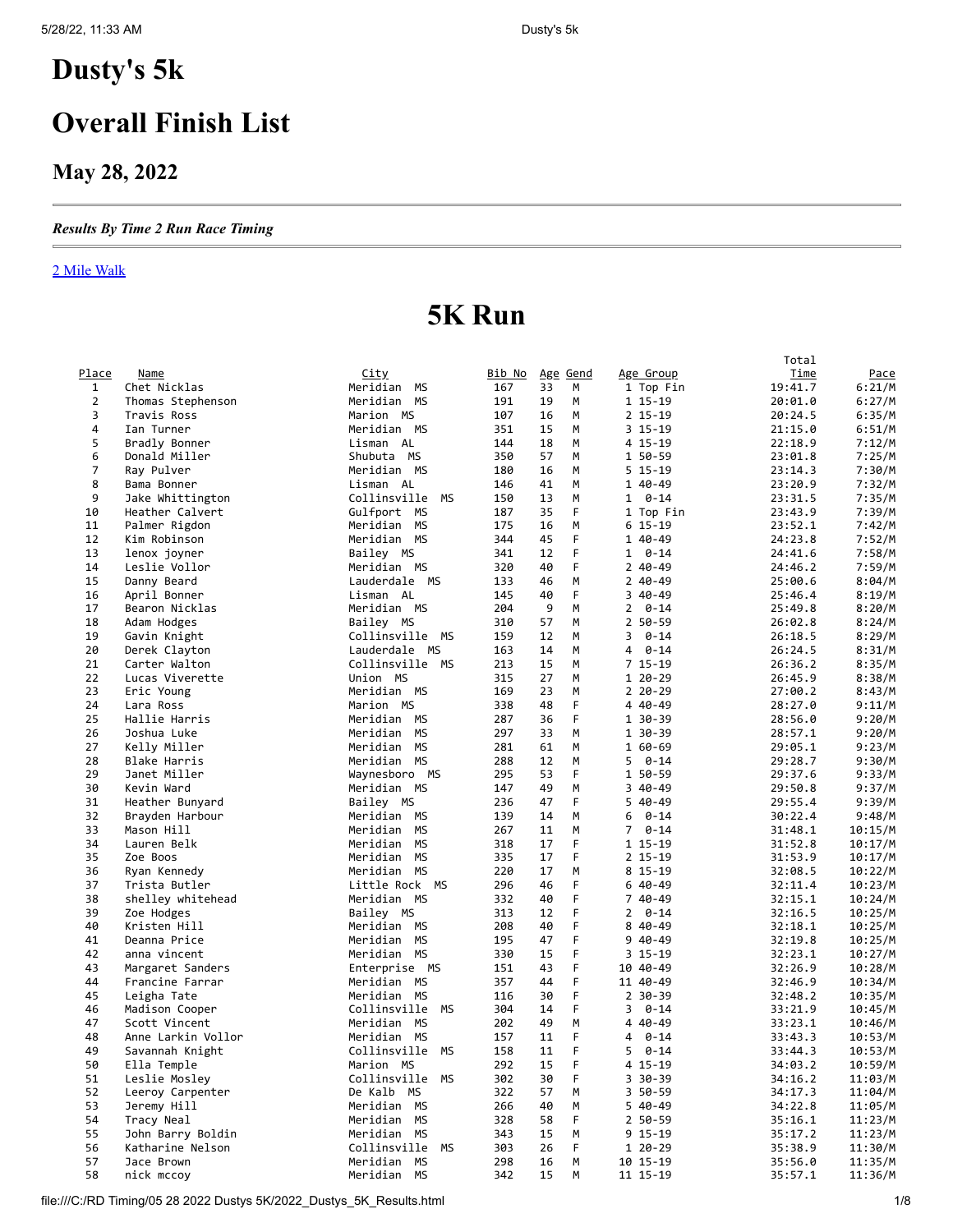| 5/28/22, 11:33 AM |                         |                       |     | Dusty's 5k |             |                            |         |         |
|-------------------|-------------------------|-----------------------|-----|------------|-------------|----------------------------|---------|---------|
| 59                | Colson Nicklas          | Meridian<br><b>MS</b> | 168 | 17         | M           | 12 15-19                   | 36:42.1 | 11:50/M |
| 60                | Eli Collum              | <b>MS</b><br>Meridian | 113 | 17         | M           | 13 15-19                   | 37:01.3 | 11:56/M |
| 61                | Turner Rogers           | Meridian MS           | 265 | 18         | M           | 14 15-19                   | 37:14.1 | 12:01/M |
| 62                | Rachel Whittington      | Collinsville MS       | 301 | 41         | F           | 12 40-49                   | 37:17.2 | 12:02/M |
| 63                | Maddie Kate Bunyard     | Bailey MS             | 238 | 14         | F           | $0 - 14$<br>6              | 37:39.5 | 12:09/M |
| 64                | Katie Rush              | Bailey MS             | 309 | 14         | F           | $\overline{7}$<br>$0 - 14$ | 37:47.1 | 12:11/M |
| 65                | Shannon Evans           | Chunky MS             | 128 | 40         | F           | 13 40-49                   | 38:02.4 | 12:16/M |
| 66                | Mallory Claive Robinson | Meridian MS           | 358 | 15         | $\mathsf F$ | $5 15 - 19$                | 38:06.4 | 12:17/M |
| 67                | Leeds Jenkins           | Meridian MS           | 249 | 16         | M           | 15 15-19                   | 38:58.4 | 12:34/M |
| 68                | Carson Smith            | Collinsville<br>MS    | 280 | 16         | M           | 16 15-19                   | 38:58.6 | 12:34/M |
| 69                | Michaela Mayerhoff      | Meridian MS           | 170 | 14         | F           | $8 \quad 0-14$             | 39:07.9 | 12:37/M |
| 70                | Caydee Walls            | Meridian MS           | 243 | 15         | F           | $6$ 15-19                  | 39:10.1 | 12:38/M |
| 71                | Jason Clayton           | Meridian MS           | 176 | 40         | M           | $640-49$                   | 39:58.5 | 12:54/M |
| 72                | Gracie Boman            | Quitman MS            | 196 | 14         | F           | $90 - 14$                  | 40:16.5 | 12:59/M |
| 73                | Taylor Read             | Meridian MS           | 181 | 15         | F           | $715-19$                   | 40:16.7 | 12:59/M |
| 74                | Kalie Church            | Collinsville<br>MS    | 347 | 14         | F           | $0 - 14$<br>10             | 40:20.5 | 13:01/M |
| 75                | Victoria Neal           | Oxford MS             | 327 | 26         | F           | $220 - 29$                 | 40:24.7 | 13:02/M |
| 76                | Latora Wragg            | De Kalb MS            | 321 | 34         | E           | 4 30 - 39                  | 40:40.2 | 13:07/M |
| 77                | Justin Hopkins          | Meridian MS           | 140 | 19         | M           | 17 15-19                   | 40:59.8 | 13:13/M |
| 78                | Cindy Smith             | Meridian<br>MS        | 135 | 47         | F           | 14 40-49                   | 41:24.6 | 13:21/M |
| 79                | Jon Henry Smith         | Meridian MS           | 136 | 44         | M           | $740-49$                   | 41:56.0 | 13:32/M |
| 80                | Kandice McMillan        | Philadelphia MS       | 306 | 33         | F           | $530-39$                   | 42:41.6 | 13:46/M |
| 81                | Hailey Brown            | Canton MS             | 293 | 30         | F           | $630-39$                   | 43:01.9 | 13:53/M |
| 82                | Madison Barefield       | Meridian MS           | 182 | 15         | F           | 8 15-19                    | 44:37.0 | 14:24/M |
| 83                | Emma Hale               | Meridian MS           | 299 | 14         | E           | $11 \quad 0-14$            | 44:53.5 | 14:29/M |
| 84                | miles grace joyner      | Bailey MS             | 340 | 15         | $\mathsf F$ | $9$ 15-19                  | 44:53.8 | 14:29/M |
| 85                | Ellie Reid              | Meridian MS           | 275 | 15         | F           | 10 15-19                   | 44:54.2 | 14:29/M |
| 86                | Gracieclaire Russell    | Collinsville<br>MS    | 279 | 15         | F           | 11 15-19                   | 44:55.1 | 14:29/M |
| 87                | Olivia Brent            | Meridian MS           | 224 | 14         | F           | $12 \quad 0-14$            | 44:56.4 | 14:30/M |
| 88                | Jana Nicklas            | Meridian MS           | 203 | 33         | F           | $730-39$                   | 46:58.3 | 15:09/M |
| 89                | Robin Harshbarger       | Powder Springs GA     | 329 | 61         | F           | 1 60-69                    | 47:28.3 | 15:19/M |
| 90                | Maddie Clayton          | Meridian MS           | 132 | 15         | F           | 12 15-19                   | 48:14.5 | 15:34/M |
| 91                | Emma Stone              | Meridian MS           | 282 | 15         | F           | 13 15-19                   | 49:09.4 | 15:51/M |
| 92                | Semya Brewster          | <b>MS</b><br>Toomsuba | 289 | 14         | F           | $0 - 14$<br>13             | 49:16.3 | 15:54/M |
| 93                | Makinley McWilliams     | <b>MS</b><br>Toomsuba | 325 | 11         | E           | 14 0-14                    | 49:17.5 | 15:54/M |
| 94                | Jamie Thomas            | Meridian MS           | 285 | 15         | E           | 14 15-19                   | 49:20.7 | 15:55/M |
| 95                | Cathy Lee Joyner        | Bailey MS             | 339 | 38         | F           | 8 30 - 39                  | 49:21.5 | 15:55/M |
| 96                | Jill Johnson            | Bailey MS             | 355 | 37         | F           | $9.30 - 39$                | 49:23.4 | 15:56/M |
| 97                | Jennifer Brent          | Meridian MS           | 263 | 49         | F           | 15 40-49                   | 49:28.7 | 15:57/M |
| 98                | Chloe Johnson           | Bailey MS             | 356 | 21         | F           | $320 - 29$                 | 49:29.0 | 15:58/M |
| 99                | Lucy Bowers             | Bailey MS             | 104 | 14         | F           | $15 \quad 0-14$            | 50:20.6 | 16:14/M |

<span id="page-1-0"></span>[Top](#page-0-0)

### **2 Mile Walk**

**Total** description of the control of the control of the control of the control of the control of the control of the control of the control of the control of the control of the control of the control of the control of the

| Place | Name               | <u>City</u>           | Bib No | Age | <u>Gend</u> |                   | Age Group  | <u>Time</u> | Pace    |
|-------|--------------------|-----------------------|--------|-----|-------------|-------------------|------------|-------------|---------|
| 1     | Ray Martin         | MS<br>Laurel          | 349    | 65  | M           |                   | 1 Top Fin  | 22:06.9     | 11:03/M |
| 2     | Erin Barnes        | De Kalb<br>MS         | 164    | 39  | F           |                   | 1 Top Fin  | 26:32.9     | 13:16/M |
| 3     | Daniel Wright      | Meridian<br>MS        | 101    | 65  | M           |                   | 2 Top Fin  | 26:33.8     | 13:17/M |
| 4     | Susan Kendall      | Meridian<br>MS        | 161    | 55  | F           |                   | 2 Top Fin  | 26:38.5     | 13:19/M |
| 5     | Jonah Starks       | Stonewall<br>MS       | 269    | 9   | м           |                   | 3 Top Fin  | 27:37.2     | 13:49/M |
| 6     | Julius Benoman     | Toomsuba MS           | 108    | 45  | M           |                   | $1 1 - 99$ | 28:47.3     | 14:24/M |
| 7     | Laura Hodges       | Bailey MS             | 311    | 48  | F           |                   | 3 Top Fin  | 30:00.8     | 15:00/M |
| 8     | Sally Rush         | Bailey<br>МS          | 312    | 13  | F           |                   | $1 - 99$   | 30:02.1     | 15:01/M |
| 9     | Teresa Lance       | Bailey<br>МS          | 129    | 59  | F           |                   | $1 - 99$   | 30:57.2     | 15:29/M |
| 10    | Ashley Gayden      | Bailey<br>МS          | 131    | 33  | F           | 3                 | $1 - 99$   | 30:57.5     | 15:29/M |
| 11    | Allison Autry      | Bailey MS             | 130    | 40  | F           | 4                 | $1 - 99$   | 30:58.0     | 15:29/M |
| 12    | John Aldridge      | Meridian MS           | 294    | 50  | M           | 2                 | $1 - 99$   | 32:04.8     | 16:02/M |
| 13    | Cameron Burchfield | Meridian<br>MS        | 188    | 15  | M           |                   | $1 - 99$   | 32:21.3     | 16:11/M |
| 14    | Jaren Rivas        | Meridian<br><b>MS</b> | 186    | 15  | M           | 4                 | $1 - 99$   | 32:25.1     | 16:13/M |
| 15    | Allison Beard      | Meridian MS           | 166    | 18  | F           | 5.                | $1 - 99$   | 32:46.6     | 16:23/M |
| 16    | Pam Temple         | Collinsville<br>MS    | 278    | 61  | F           | 6                 | $1 - 99$   | 33:13.1     | 16:37/M |
| 17    | Will Swift         | Meridian MS           | 251    | 19  | M           | 5                 | $1 - 99$   | 33:16.6     | 16:38/M |
| 18    | Thad Ransier       | Meridian<br>MS        | 221    | 17  | M           | 6                 | $1 - 99$   | 33:19.6     | 16:40/M |
| 19    | Jerry Boos         | Meridian<br>MS        | 337    | 56  | M           |                   | $1 - 99$   | 33:37.3     | 16:49/M |
| 20    | Angela Boos        | Meridian<br>MS        | 336    | 53  | F           |                   | $1 - 99$   | 33:38.3     | 16:49/M |
| 21    | Karen Beard        | Meridian<br>MS        | 165    | 60  | F           | 8                 | $1 - 99$   | 33:47.1     | 16:54/M |
| 22    | David Makey        | Meridian<br>MS        | 291    | 73  | M           | 8                 | $1 - 99$   | 33:57.6     | 16:59/M |
| 23    | Jean Makey         | Meridian<br>MS        | 290    | 70  | F           | 9                 | $1 - 99$   | 33:58.1     | 16:59/M |
| 24    | Nealy Gilmore      | Meridian<br>MS        | 190    | 20  | F           | 10                | $1 - 99$   | 34:21.3     | 17:11/M |
| 25    | Maddie Gibson      | Meridian<br>MS        | 258    | 15  | F           | 11                | $1 - 99$   | 34:22.3     | 17:11/M |
| 26    | Samantha Mayerhoff | Meridian<br><b>MS</b> | 235    | 41  | F           | $12 \overline{ }$ | $1 - 99$   | 34:31.5     | 17:16/M |
| 27    | Tanya Tate         | Meridian<br>МS        | 259    | 61  | F           | 13                | $1 - 99$   | 34:35.7     | 17:18/M |
| 28    | Teresa Strait      | Meridian<br>MS        | 324    | 64  | F           | 14                | $1 - 99$   | 34:36.0     | 17:18/M |
|       |                    |                       |        |     |             |                   |            |             |         |

file:///C:/RD Timing/05 28 2022 Dustys 5K/2022\_Dustys\_5K\_Results.html 2/8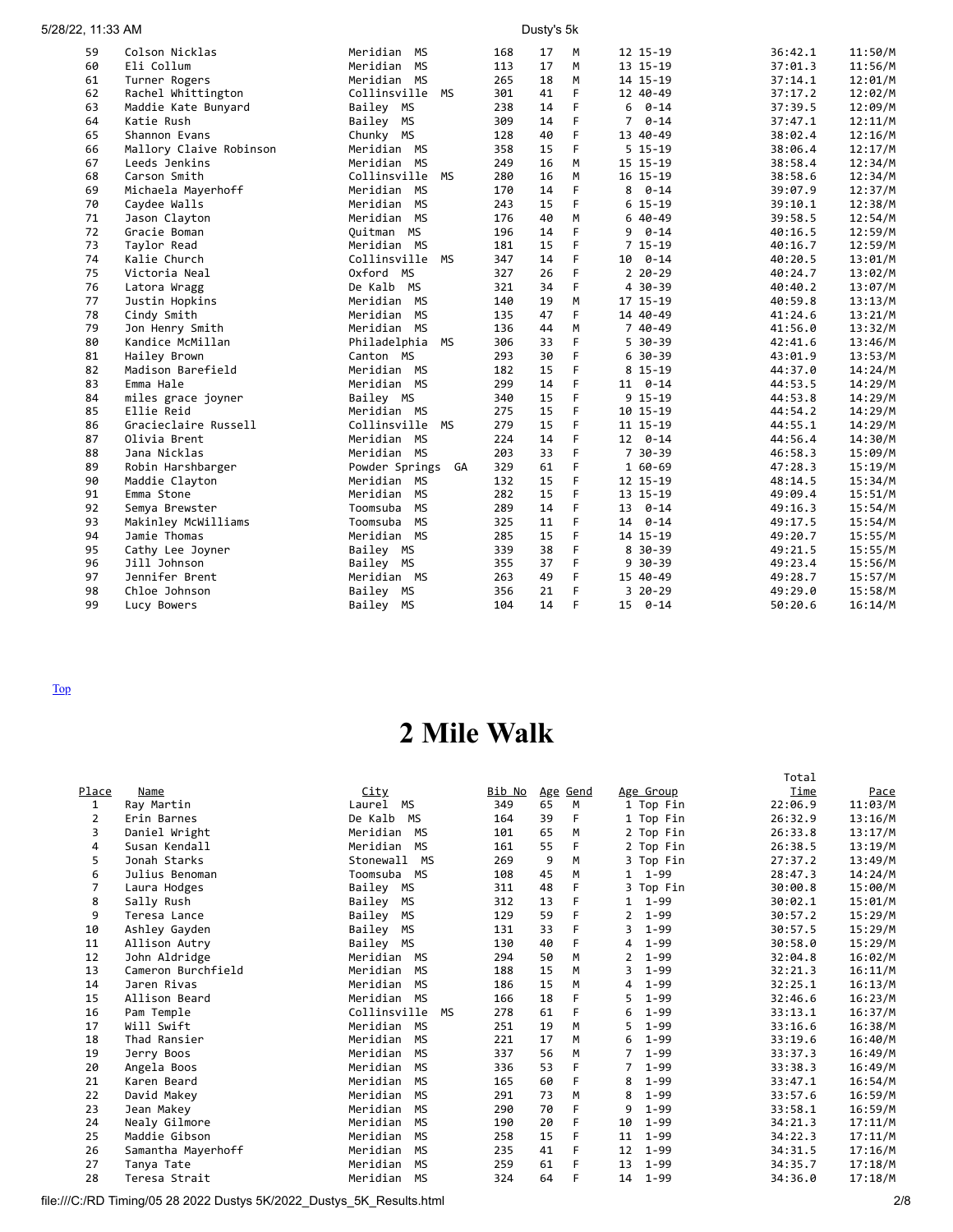| 5/28/22, 11:33 AM |                   |                    |     | Dusty's 5k |   |    |          |         |         |
|-------------------|-------------------|--------------------|-----|------------|---|----|----------|---------|---------|
| 29                | Dawn Goodman      | Meridian MS        | 274 | 53         | F | 15 | $1 - 99$ | 34:36.4 | 17:18/M |
| 30                | Sabrina Mathews   | Meridian<br>MS     | 245 | 61         | F | 16 | $1 - 99$ | 34:36.9 | 17:18/M |
| 31                | Darlene Monsour   | Meridian<br>MS     | 244 | 60         | F | 17 | $1 - 99$ | 34:37.5 | 17:19/M |
| 32                | Sharon Alexander  | Meridian<br>MS     | 273 | 59         | F | 18 | $1 - 99$ | 34:38.0 | 17:19/M |
| 33                | Lynn Hale         | Meridian<br>MS     | 300 | 51         | F | 19 | $1 - 99$ | 34:40.2 | 17:20/M |
| 34                | Lesley Vincent    | Meridian MS        | 211 | 46         | F | 20 | $1 - 99$ | 34:41.0 | 17:21/M |
| 35                | Mason Ivy         | Stonewall MS       | 271 | 17         | M | 9  | $1 - 99$ | 34:52.9 | 17:26/M |
| 36                | Madison Dearman   | Quitman MS         | 272 | 18         | F | 21 | $1 - 99$ | 34:54.2 | 17:27/M |
| 37                | Shanna Starks     | Stonewall MS       | 270 | 40         | F | 22 | $1 - 99$ | 34:55.4 | 17:28/M |
| 38                | Mccall Gilmore    | Meridian MS        | 189 | 16         | F | 23 | $1 - 99$ | 35:34.3 | 17:47/M |
| 39                | Avery Knowles     | Meridian MS        | 353 | 16         | F | 24 | $1 - 99$ | 35:35.9 | 17:48/M |
| 40                | Liv Wheat         | Collinsville MS    | 153 | 17         | F | 25 | $1 - 99$ | 35:38.1 | 17:49/M |
| 41                | Seth Smith        | Mobile AL          | 352 | 16         | M | 10 | $1 - 99$ | 35:40.0 | 17:50/M |
| 42                | Aislin Priester   | Meridian MS        | 307 | 16         | F | 26 | $1 - 99$ | 35:40.5 | 17:50/M |
| 43                | Christy Aldridge  | Meridian MS        | 103 | 48         | F | 27 | $1 - 99$ | 35:58.7 | 17:59/M |
| 44                | Nicole Ward       | Meridian MS        | 148 | 48         | F | 28 | $1 - 99$ | 36:00.1 | 18:00/M |
| 45                | Stephanie Cooper  | Collinsville<br>MS | 305 | 46         | F | 29 | $1 - 99$ | 36:14.5 | 18:07/M |
| 46                | Holly Church      | Collinsville<br>MS | 354 | 39         | F | 30 | $1 - 99$ | 36:15.8 | 18:08/M |
| 47                | Kennedy Grice     | Meridian MS        | 141 | 19         | F | 31 | $1 - 99$ | 36:17.2 | 18:09/M |
| 48                | Kim Hall          | Meridian MS        | 193 | 45         | F | 32 | $1 - 99$ | 36:52.0 | 18:26/M |
| 49                | Melissa Priester  | Meridian MS        | 308 | 45         | F | 33 | $1 - 99$ | 37:30.8 | 18:45/M |
| 50                | Liam Clayton      | Meridian<br>MS     | 178 | 12         | M | 11 | $1 - 99$ | 38:00.8 | 19:00/M |
| 51                | Michele Reid      | Meridian MS        | 276 | 55         | F | 34 | $1 - 99$ | 38:29.2 | 19:15/M |
| 52                | Brandy Mcgowin    | Collinsville<br>MS | 277 | 39         | F | 35 | $1 - 99$ | 38:30.4 | 19:15/M |
| 53                | Jennifer Bowers   | Bailey MS          | 205 | 50         | F | 36 | $1 - 99$ | 38:31.0 | 19:16/M |
| 54                | Ashly Miljenovich | Meridian MS        | 242 | 37         | F | 37 | $1 - 99$ | 39:43.7 | 19:52/M |
| 55                | Danielle Clayton  | Meridian<br>MS     | 177 | 40         | F | 38 | $1 - 99$ | 40:10.5 | 20:05/M |
| 56                | Kaitlyn Clayton   | Meridian<br>MS     | 179 | 20         | F | 39 | $1 - 99$ | 40:45.6 | 20:23/M |
| 57                | Amanda Carll      | Meridian<br>MS     | 212 | 29         |   | 40 | $1 - 99$ | 41:12.0 | 20:36/M |
| 58                | Whitney Turner    | Meridian MS        | 246 | 36         | F | 41 | $1 - 99$ | 41:12.4 | 20:36/M |
| 59                | Brenda Easterwood | Meridian MS        | 111 | 64         | F | 42 | $1 - 99$ | 47:22.5 | 23:41/M |
| 60                | Kaitlyn Anthony   | Bailey MS          | 234 | 15         | F | 43 | $1 - 99$ | 48:19.5 | 24:10/M |
|                   |                   |                    |     |            |   |    |          |         |         |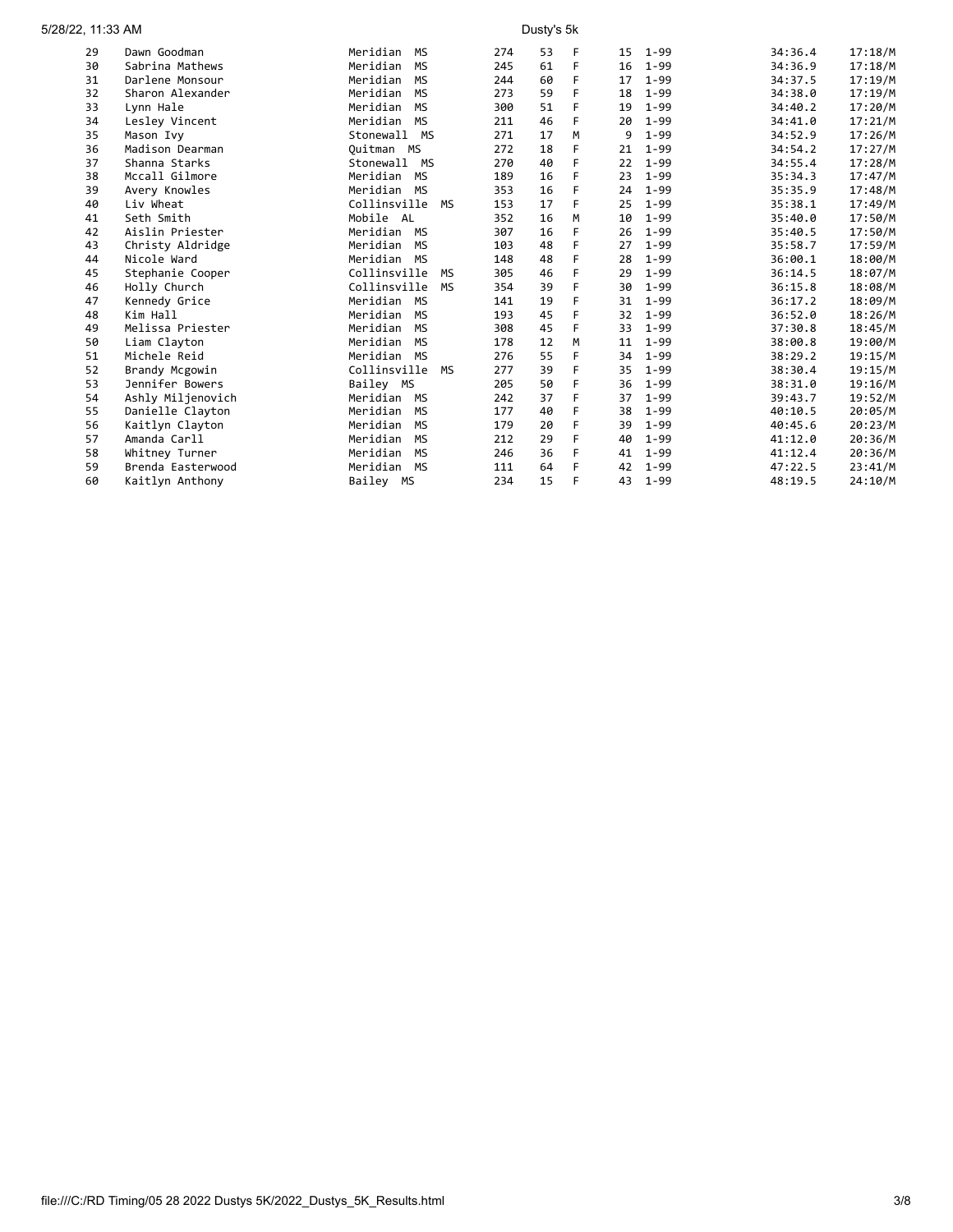# **Dusty's 5k**

# **Age Group Results**

### **May 28, 2022**

*Results By Time 2 Run Race Timing*

### **5K Run**

#### **Male Overall Winners**

| Place<br>1 | Name<br>Chet Nicklas          | <u>City</u><br>Meridian<br>MS | <u>Bib No</u><br>167 | Age<br>33 | Overall<br>1  | Total<br><u>Time</u><br>19:41.7 | Pace<br>6:21/M |
|------------|-------------------------------|-------------------------------|----------------------|-----------|---------------|---------------------------------|----------------|
|            | <b>Female Overall Winners</b> |                               |                      |           |               |                                 |                |
| Place<br>1 | Name<br>Heather Calvert       | <b>City</b><br>Gulfport<br>МS | <u>Bib No</u><br>187 | Age<br>35 | Overall<br>10 | Total<br><u>Time</u><br>23:43.9 | Pace<br>7:39/M |
|            | Male 14 and Under             |                               |                      |           |               |                                 |                |
|            |                               |                               |                      |           |               | Total                           |                |
| Place      | Name                          | <u>City</u>                   | <u>Bib No</u>        | Age       | Overall       | <u>Time</u>                     | <u>Pace</u>    |
| 1          | Jake Whittington              | Collinsville<br>ΜS            | 150                  | 13        | 9             | 23:31.5                         | 7:35/M         |
| 2          | Bearon Nicklas                | Meridian MS                   | 204                  | 9         | 17            | 25:49.8                         | 8:20/M         |
| 3          | Gavin Knight                  | Collinsville<br><b>MS</b>     | 159                  | 12        | 19            | 26:18.5                         | 8:29/M         |
| 4          | Derek Clayton                 | Lauderdale<br>MS              | 163                  | 14        | 20            | 26:24.5                         | 8:31/M         |
| 5          | Blake Harris                  | Meridian<br><b>MS</b>         | 288                  | 12        | 28            | 29:28.7                         | 9:30/M         |
| 6          | Brayden Harbour               | Meridian<br>МS                | 139                  | 14        | 32            | 30:22.4                         | 9:48/M         |
| 7          | Mason Hill                    | Meridian<br>MS                | 267                  | 11        | 33            | 31:48.1                         | 10:15/M        |
|            | <b>Female 14 and Under</b>    |                               |                      |           |               |                                 |                |

|                |                     |                    |        |     |         | Total       |             |
|----------------|---------------------|--------------------|--------|-----|---------|-------------|-------------|
| Place          | Name                | <u>City</u>        | Bib No | Age | Overall | <u>Time</u> | <u>Pace</u> |
| 1              | lenox joyner        | Bailey<br>МS       | 341    | 12  | 13      | 24:41.6     | 7:58/M      |
| $\overline{2}$ | Zoe Hodges          | Bailey MS          | 313    | 12  | 39      | 32:16.5     | 10:25/M     |
| 3              | Madison Cooper      | Collinsville<br>MS | 304    | 14  | 46      | 33:21.9     | 10:45/M     |
| 4              | Anne Larkin Vollor  | Meridian MS        | 157    | 11  | 48      | 33:43.3     | 10:53/M     |
| 5              | Savannah Knight     | Collinsville<br>MS | 158    | 11  | 49      | 33:44.3     | 10:53/M     |
| 6              | Maddie Kate Bunyard | Bailey MS          | 238    | 14  | 63      | 37:39.5     | 12:09/M     |
| 7              | Katie Rush          | Bailey MS          | 309    | 14  | 64      | 37:47.1     | 12:11/M     |
| 8              | Michaela Mayerhoff  | Meridian MS        | 170    | 14  | 69      | 39:07.9     | 12:37/M     |
| 9              | Gracie Boman        | Ouitman MS         | 196    | 14  | 72      | 40:16.5     | 12:59/M     |
| 10             | Kalie Church        | Collinsville<br>MS | 347    | 14  | 74      | 40:20.5     | 13:01/M     |
| 11             | Emma Hale           | Meridian<br>MS     | 299    | 14  | 83      | 44:53.5     | 14:29/M     |
| 12             | Olivia Brent        | Meridian<br>MS     | 224    | 14  | 87      | 44:56.4     | 14:30/M     |
| 13             | Semya Brewster      | Toomsuba<br>МS     | 289    | 14  | 92      | 49:16.3     | 15:54/M     |
| 14             | Makinley McWilliams | MS<br>Toomsuba     | 325    | 11  | 93      | 49:17.5     | 15:54/M     |
| 15             | Lucy Bowers         | Bailey MS          | 104    | 14  | 99      | 50:20.6     | 16:14/M     |

#### **Male 15 to 19**

|                |                   |                       |               |            |         | Total   |         |
|----------------|-------------------|-----------------------|---------------|------------|---------|---------|---------|
| Place          | Name              | <u>City</u>           | <u>Bib No</u> | <u>Age</u> | Overall | Time    | Pace    |
|                | Thomas Stephenson | Meridian<br>MS        | 191           | 19         |         | 20:01.0 | 6:27/M  |
| $\overline{2}$ | Travis Ross       | Marion MS             | 107           | 16         | 3       | 20:24.5 | 6:35/M  |
| 3              | Ian Turner        | Meridian<br>MS        | 351           | 15         | 4       | 21:15.0 | 6:51/M  |
| 4              | Bradly Bonner     | Lisman AL             | 144           | 18         | 5       | 22:18.9 | 7:12/M  |
| 5.             | Ray Pulver        | Meridian<br>MS        | 180           | 16         |         | 23:14.3 | 7:30/M  |
| 6              | Palmer Rigdon     | Meridian<br><b>MS</b> | 175           | 16         | 11      | 23:52.1 | 7:42/M  |
|                | Carter Walton     | Collinsville<br>MS    | 213           | 15         | 21      | 26:36.2 | 8:35/M  |
| 8              | Ryan Kennedy      | Meridian<br>MS        | 220           | 17         | 36      | 32:08.5 | 10:22/M |
| 9              | John Barry Boldin | Meridian<br>MS        | 343           | 15         | 55      | 35:17.2 | 11:23/M |
| 10             | Jace Brown        | Meridian<br>MS        | 298           | 16         | 57      | 35:56.0 | 11:35/M |

file:///C:/RD Timing/05 28 2022 Dustys 5K/2022\_Dustys\_5K\_Results.html 4/8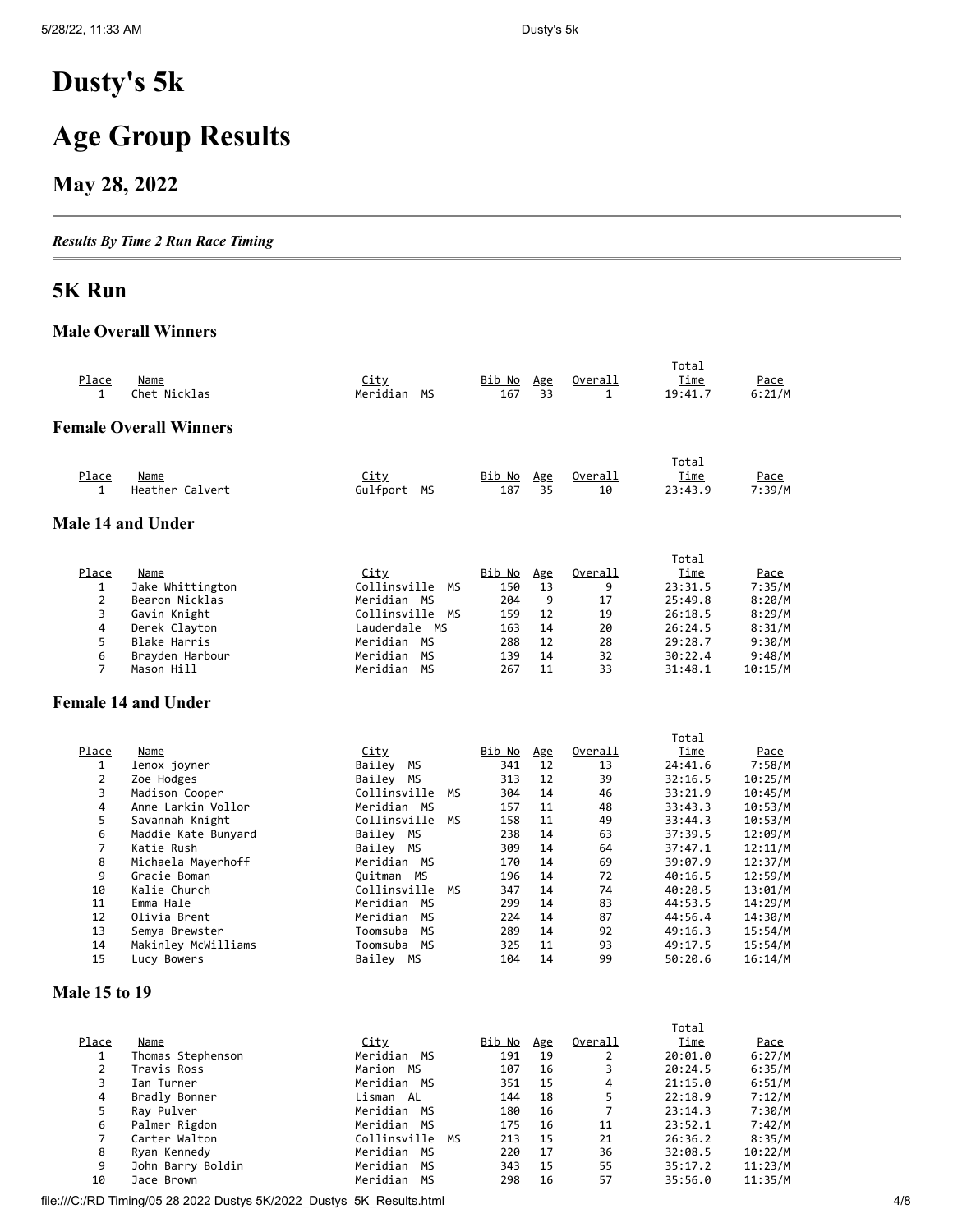|    | 5/28/22, 11:33 AM |                | Dusty's 5k   |    |     |    |    |         |         |  |
|----|-------------------|----------------|--------------|----|-----|----|----|---------|---------|--|
| 11 |                   | nick mccoy     | Meridian MS  |    | 342 | 15 | 58 | 35:57.1 | 11:36/M |  |
| 12 |                   | Colson Nicklas | Meridian MS  |    | 168 | 17 | 59 | 36:42.1 | 11:50/M |  |
| 13 |                   | Eli Collum     | Meridian     | MS | 113 | 17 | 60 | 37:01.3 | 11:56/M |  |
| 14 |                   | Turner Rogers  | Meridian MS  |    | 265 | 18 | 61 | 37:14.1 | 12:01/M |  |
| 15 |                   | Leeds Jenkins  | Meridian MS  |    | 249 | 16 | 67 | 38:58.4 | 12:34/M |  |
| 16 |                   | Carson Smith   | Collinsville | MS | 280 | 16 | 68 | 38:58.6 | 12:34/M |  |
| 17 |                   | Justin Hopkins | Meridian MS  |    | 140 | 19 | 77 | 40:59.8 | 13:13/M |  |

### **Female 15 to 19**

|                      |                         |                           |               |     |         | Total       |         |
|----------------------|-------------------------|---------------------------|---------------|-----|---------|-------------|---------|
| Place                | Name                    | <b>City</b>               | <u>Bib No</u> | Age | Overall | Time        | Pace    |
| 1                    | Lauren Belk             | Meridian<br><b>MS</b>     | 318           | 17  | 34      | 31:52.8     | 10:17/M |
| 2                    | Zoe Boos                | Meridian<br><b>MS</b>     | 335           | 17  | 35      | 31:53.9     | 10:17/M |
| 3                    | anna vincent            | Meridian<br>MS            | 330           | 15  | 42      | 32:23.1     | 10:27/M |
| 4                    | Ella Temple             | Marion MS                 | 292           | 15  | 50      | 34:03.2     | 10:59/M |
| 5                    | Mallory Claive Robinson | Meridian<br>MS            | 358           | 15  | 66      | 38:06.4     | 12:17/M |
| 6                    | Caydee Walls            | Meridian<br>MS            | 243           | 15  | 70      | 39:10.1     | 12:38/M |
| 7                    | Taylor Read             | Meridian<br>MS            | 181           | 15  | 73      | 40:16.7     | 12:59/M |
| 8                    | Madison Barefield       | Meridian<br><b>MS</b>     | 182           | 15  | 82      | 44:37.0     | 14:24/M |
| 9                    | miles grace joyner      | Bailey MS                 | 340           | 15  | 84      | 44:53.8     | 14:29/M |
| 10                   | Ellie Reid              | Meridian MS               | 275           | 15  | 85      | 44:54.2     | 14:29/M |
| 11                   | Gracieclaire Russell    | Collinsville<br><b>MS</b> | 279           | 15  | 86      | 44:55.1     | 14:29/M |
| 12                   | Maddie Clayton          | Meridian<br>MS            | 132           | 15  | 90      | 48:14.5     | 15:34/M |
| 13                   | Emma Stone              | Meridian<br>MS            | 282           | 15  | 91      | 49:09.4     | 15:51/M |
| 14                   | Jamie Thomas            | Meridian<br>MS            | 285           | 15  | 94      | 49:20.7     | 15:55/M |
| <b>Male 20 to 29</b> |                         |                           |               |     |         |             |         |
|                      |                         |                           |               |     |         | Total       |         |
| Place                | Name                    | <u>City</u>               | <u>Bib No</u> | Age | Overall | Time        | Pace    |
| 1                    | Lucas Viverette         | Union MS                  | 315           | 27  | 22      | 26:45.9     | 8:38/M  |
| $\overline{2}$       | Eric Young              | Meridian MS               | 169           | 23  | 23      | 27:00.2     | 8:43/M  |
| Female 20 to 29      |                         |                           |               |     |         |             |         |
|                      |                         |                           |               |     |         | Total       |         |
| Place                | Name                    | <u>City</u>               | <u>Bib No</u> | Age | Overall | <u>Time</u> | Pace    |
| 1                    | Katharine Nelson        | Collinsville<br>MS        | 303           | 26  | 56      | 35:38.9     | 11:30/M |
| 2                    | Victoria Neal           | 0xford<br><b>MS</b>       | 327           | 26  | 75      | 40:24.7     | 13:02/M |
| 3                    | Chloe Johnson           | Bailey<br><b>MS</b>       | 356           | 21  | 98      | 49:29.0     | 15:58/M |
|                      |                         |                           |               |     |         |             |         |

#### **Male 30 to 39**

|       |             |             |    |        |     |         | Total   |        |
|-------|-------------|-------------|----|--------|-----|---------|---------|--------|
| Place | Name        | <u>City</u> |    | Bib No | Age | Overall | Time    | Pace   |
|       | Joshua Luke | Meridian    | MS | 297    | २२  | 26      | 28:57.1 | 9:20/M |

#### **Female 30 to 39**

|       |                  |                    |        |     |         | Total   |         |
|-------|------------------|--------------------|--------|-----|---------|---------|---------|
| Place | Name             | City               | Bib No | Age | Overall | Time    | Pace    |
|       | Hallie Harris    | Meridian<br>MS     | 287    | 36  | 25      | 28:56.0 | 9:20/M  |
|       | Leigha Tate      | Meridian<br>MS     | 116    | 30  | 45      | 32:48.2 | 10:35/M |
| 3     | Leslie Mosley    | Collinsville<br>MS | 302    | 30  | 51      | 34:16.2 | 11:03/M |
| 4     | Latora Wragg     | De Kalb MS         | 321    | 34  | 76      | 40:40.2 | 13:07/M |
| 5.    | Kandice McMillan | Philadelphia<br>MS | 306    | 33  | 80      | 42:41.6 | 13:46/M |
| 6     | Hailey Brown     | Canton MS          | 293    | 30  | 81      | 43:01.9 | 13:53/M |
|       | Jana Nicklas     | Meridian<br>MS     | 203    | 33  | 88      | 46:58.3 | 15:09/M |
| 8     | Cathy Lee Joyner | Bailey MS          | 339    | 38  | 95      | 49:21.5 | 15:55/M |
| 9     | Jill Johnson     | Bailey<br>MS       | 355    | 37  | 96      | 49:23.4 | 15:56/M |

#### **Male 40 to 49**

|       |                 |                |               |     |         | Total   |         |
|-------|-----------------|----------------|---------------|-----|---------|---------|---------|
| Place | Name            | <u>City</u>    | <u>Bib No</u> | Age | Overall | Time    | Pace    |
|       | Bama Bonner     | Lisman<br>AL   | 146           | 41  | 8       | 23:20.9 | 7:32/M  |
|       | Danny Beard     | Lauderdale MS  | 133           | 46  | 15      | 25:00.6 | 8:04/M  |
| 3.    | Kevin Ward      | Meridian<br>МS | 147           | 49  | 30      | 29:50.8 | 9:37/M  |
| 4     | Scott Vincent   | Meridian<br>MS | 202           | 49  | 47      | 33:23.1 | 10:46/M |
| 5.    | Jeremy Hill     | Meridian<br>МS | 266           | 40  | 53      | 34:22.8 | 11:05/M |
| 6     | Jason Clayton   | Meridian<br>MS | 176           | 40  | 71      | 39:58.5 | 12:54/M |
|       | Jon Henry Smith | Meridian<br>MS | 136           | 44  | 79      | 41:56.0 | 13:32/M |

#### **Female 40 to 49**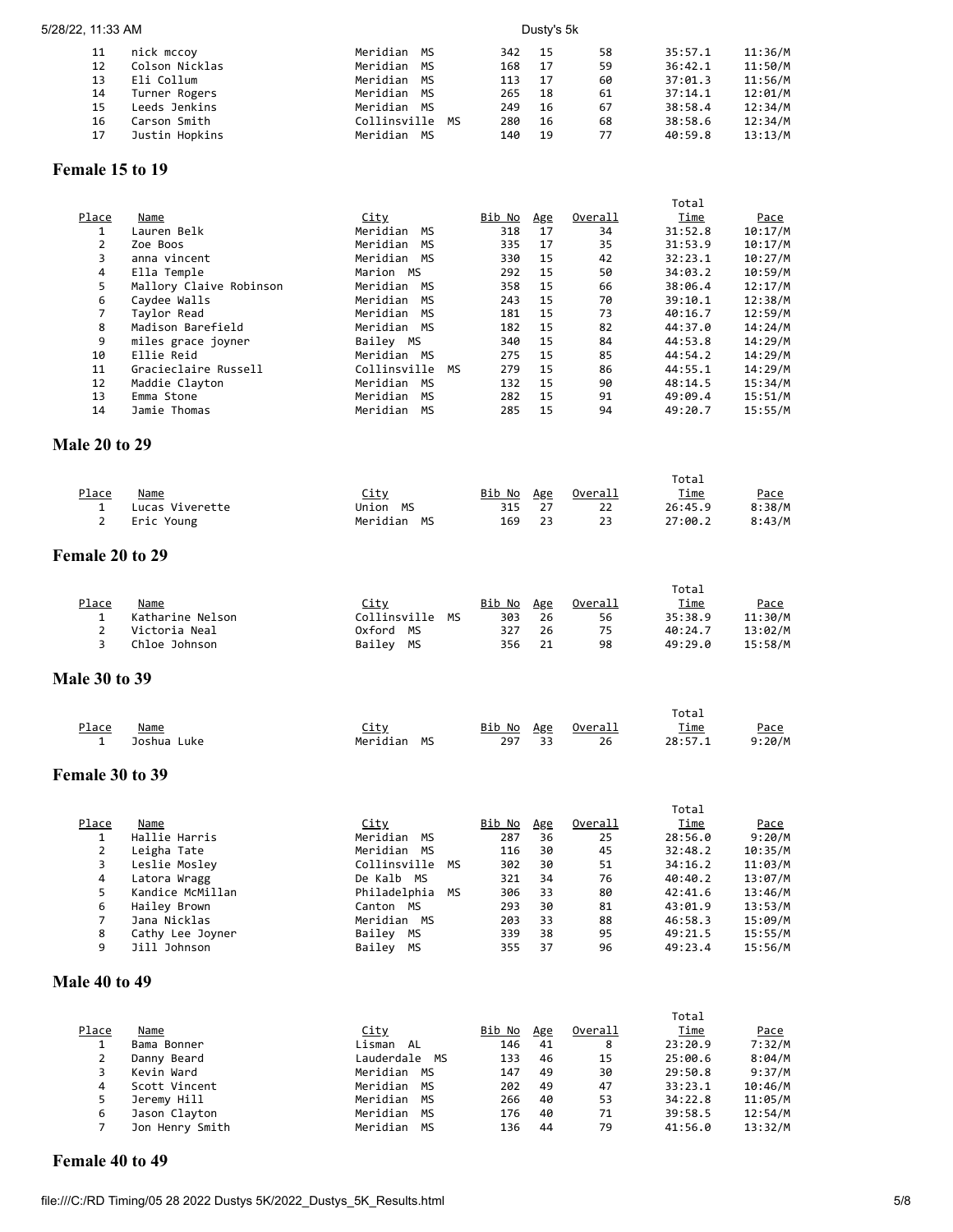|                |                    |                    |               |     |         | Total       |             |
|----------------|--------------------|--------------------|---------------|-----|---------|-------------|-------------|
| Place          | <u>Name</u>        | <u>City</u>        | <u>Bib No</u> | Age | Overall | <u>Time</u> | <u>Pace</u> |
| 1              | Kim Robinson       | Meridian<br>MS     | 344           | 45  | 12      | 24:23.8     | 7:52/M      |
| $\overline{2}$ | Leslie Vollor      | Meridian<br>MS     | 320           | 40  | 14      | 24:46.2     | 7:59/M      |
| 3              | April Bonner       | Lisman AL          | 145           | 40  | 16      | 25:46.4     | 8:19/M      |
| 4              | Lara Ross          | Marion<br>MS       | 338           | 48  | 24      | 28:27.0     | 9:11/M      |
| 5              | Heather Bunyard    | Bailey MS          | 236           | 47  | 31      | 29:55.4     | 9:39/M      |
| 6              | Trista Butler      | Little Rock MS     | 296           | 46  | 37      | 32:11.4     | 10:23/M     |
| 7              | shelley whitehead  | Meridian<br>MS     | 332           | 40  | 38      | 32:15.1     | 10:24/M     |
| 8              | Kristen Hill       | Meridian<br>MS     | 208           | 40  | 40      | 32:18.1     | 10:25/M     |
| 9              | Deanna Price       | Meridian<br>MS     | 195           | 47  | 41      | 32:19.8     | 10:25/M     |
| 10             | Margaret Sanders   | Enterprise MS      | 151           | 43  | 43      | 32:26.9     | 10:28/M     |
| 11             | Francine Farrar    | Meridian MS        | 357           | 44  | 44      | 32:46.9     | 10:34/M     |
| 12             | Rachel Whittington | Collinsville<br>MS | 301           | 41  | 62      | 37:17.2     | 12:02/M     |
| 13             | Shannon Evans      | Chunky MS          | 128           | 40  | 65      | 38:02.4     | 12:16/M     |
| 14             | Cindy Smith        | Meridian<br>MS     | 135           | 47  | 78      | 41:24.6     | 13:21/M     |
| 15             | Jennifer Brent     | Meridian<br>МS     | 263           | 49  | 97      | 49:28.7     | 15:57/M     |

#### **Male 50 to 59**

|       |                  |               |        |            |         | Total       |             |
|-------|------------------|---------------|--------|------------|---------|-------------|-------------|
| Place | Name             | <u>City</u>   | Bib No | <u>Age</u> | Overall | <u>Time</u> | <u>Pace</u> |
|       | Donald Miller    | Shubuta<br>MS | 350    | 57         |         | 23:01.8     | 7:25/M      |
|       | Adam Hodges      | Bailey MS     | 310    | -57        | 18      | 26:02.8     | 8:24/M      |
|       | Leeroy Carpenter | De Kalb MS    | 322    | -57        | 52      | 34:17.3     | 11:04/M     |
|       |                  |               |        |            |         |             |             |

#### **Female 50 to 59**

|              |              |                       |                   |     |         | Total       |             |
|--------------|--------------|-----------------------|-------------------|-----|---------|-------------|-------------|
| <u>Place</u> | <u>Name</u>  | <u>City</u>           | <u>Bib No Age</u> |     | Overall | <u>Time</u> | <u>Pace</u> |
|              | Janet Miller | Waynesboro MS         | 295               | -53 | 29      | 29:37.6     | 9:33/M      |
| 2            | Tracy Neal   | Meridian<br><b>MS</b> | 328               | 58  | 54      | 35:16.1     | 11:23/M     |
|              |              |                       |                   |     |         |             |             |

#### **Male 60 to 69**

|              |              |             |    |            |     |         | Total                                                                                                                                                                                                                                        |        |
|--------------|--------------|-------------|----|------------|-----|---------|----------------------------------------------------------------------------------------------------------------------------------------------------------------------------------------------------------------------------------------------|--------|
| <u>Place</u> | Name         | <u>City</u> |    | Bib No Age |     | Overall | Time<br><u> The Communication of the Communication of the Communication of the Communication of the Communication of the Communication of the Communication of the Communication of the Communication of the Communication of the Commun</u> | Pace   |
| 1            | Kelly Miller | Meridian    | MS | 281        | -61 |         | 29:05.1                                                                                                                                                                                                                                      | 9:23/M |

#### **Female 60 to 69**

|              |                   |                   |     |    |                           | Total   |             |
|--------------|-------------------|-------------------|-----|----|---------------------------|---------|-------------|
| <u>Place</u> | Name              | <u>City</u>       |     |    | <u>Bib No Age Overall</u> | Time    | <u>Pace</u> |
|              | Robin Harshbarger | Powder Springs GA | 329 | 61 | 89                        | 47:28.3 | 15:19/M     |

### **2 Mile Walk**

#### **Male Overall Winners**

|                   |                               |                 |               |            |         | Total       |             |
|-------------------|-------------------------------|-----------------|---------------|------------|---------|-------------|-------------|
| Place             | Name                          | <b>City</b>     | <u>Bib No</u> | Age        | Overall | <u>Time</u> | <u>Pace</u> |
| 1                 | Ray Martin                    | MS<br>Laurel    | 349           | 65         | 1       | 22:06.9     | 11:03/M     |
| 2                 | Daniel Wright                 | Meridian<br>МS  | 101           | 65         | 3       | 26:33.8     | 13:17/M     |
| 3                 | Jonah Starks                  | Stonewall<br>MS | 269           | 9          | 5       | 27:37.2     | 13:49/M     |
|                   | <b>Female Overall Winners</b> |                 |               |            |         |             |             |
|                   |                               |                 |               |            |         | Total       |             |
| Place             | Name                          | <u>City</u>     | Bib No        | <u>Age</u> | Overall | <u>Time</u> | Pace        |
| 1                 | Erin Barnes                   | De Kalb<br>MS   | 164           | 39         | 2       | 26:32.9     | 13:16/M     |
| $\overline{2}$    | Susan Kendall                 | Meridian MS     | 161           | 55         | 4       | 26:38.5     | 13:19/M     |
| 3                 | Laura Hodges                  | Bailey MS       | 311           | 48         | 7       | 30:00.8     | 15:00/M     |
| Male 99 and Under |                               |                 |               |            |         |             |             |

|       |                    |             |    |               |            |         | Total       |         |
|-------|--------------------|-------------|----|---------------|------------|---------|-------------|---------|
| Place | <u>Name</u>        | <u>City</u> |    | <u>Bib No</u> | <u>Age</u> | Overall | <u>Time</u> | Pace    |
|       | Julius Benoman     | Toomsuba    | MS | 108           | 45         | 6       | 28:47.3     | 14:24/M |
|       | John Aldridge      | Meridian    | MS | 294           | 50         | 12      | 32:04.8     | 16:02/M |
|       | Cameron Burchfield | Meridian    | MS | 188           | 15         | 13      | 32:21.3     | 16:11/M |
| 4     | Jaren Rivas        | Meridian    | MS | 186           | 15         | 14      | 32:25.1     | 16:13/M |
|       | Will Swift         | Meridian    | MS | 251           | 19         | 17      | 33:16.6     | 16:38/M |
| 6     | Thad Ransier       | Meridian    | MS | 221           | 17         | 18      | 33:19.6     | 16:40/M |
|       | Jerry Boos         | Meridian    | MS | 337           | 56         | 19      | 33:37.3     | 16:49/M |

file:///C:/RD Timing/05 28 2022 Dustys 5K/2022\_Dustys\_5K\_Results.html 6/8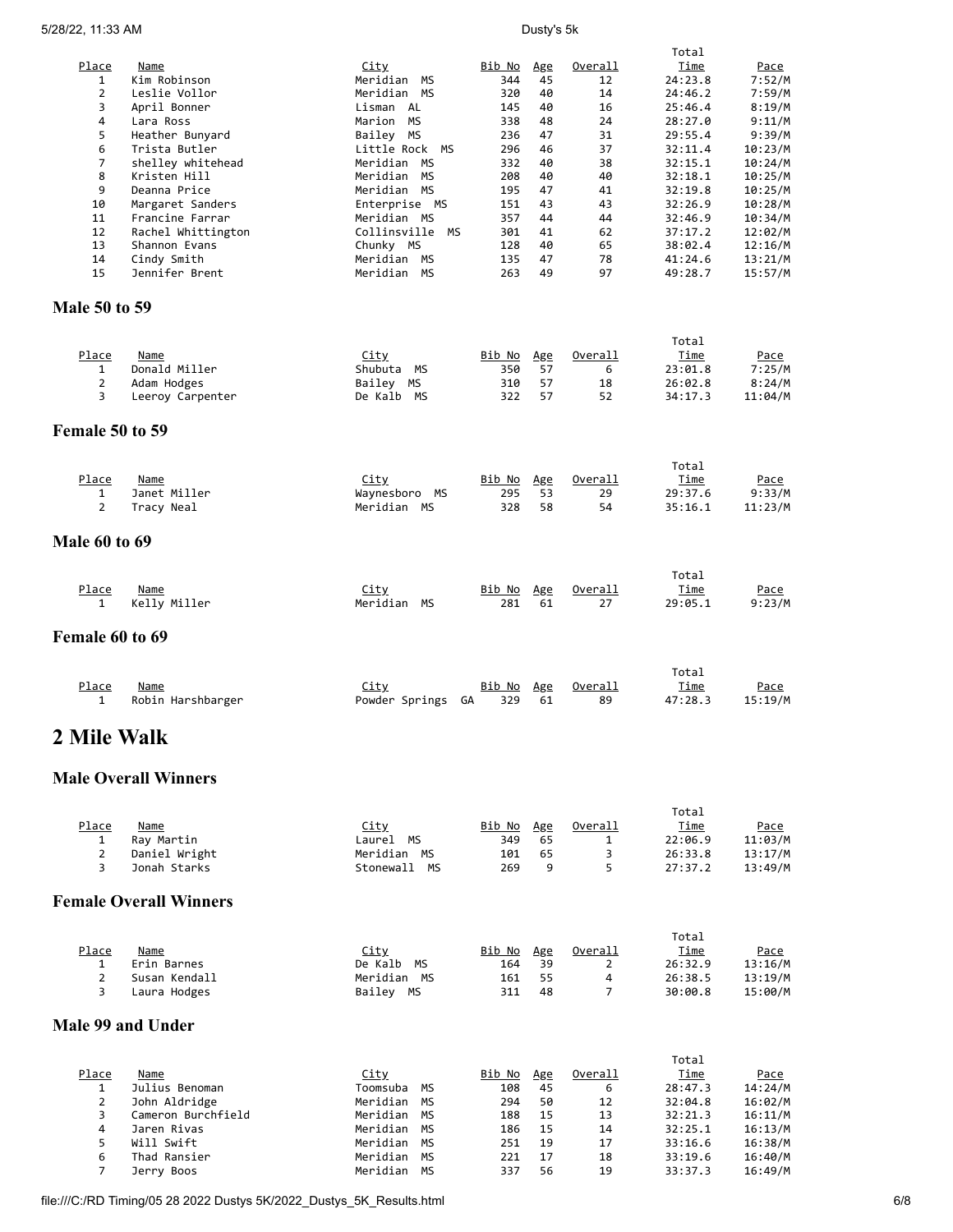| 5/28/22, 11:33 AM |              | Dusty's 5k     |     |    |    |         |         |  |
|-------------------|--------------|----------------|-----|----|----|---------|---------|--|
|                   | David Makey  | Meridian MS    | 291 | 73 | 22 | 33:57.6 | 16:59/M |  |
| 9                 | Mason Ivy    | Stonewall MS   | 271 | 17 | 35 | 34:52.9 | 17:26/M |  |
| 10                | Seth Smith   | Mobile AL      | 352 | 16 | 41 | 35:40.0 | 17:50/M |  |
|                   | Liam Clayton | Meridian<br>MS | 178 | 12 | 50 | 38:00.8 | 19:00/M |  |

### **Female 99 and Under**

|                |                    |                           |        |     |         | Total   |         |
|----------------|--------------------|---------------------------|--------|-----|---------|---------|---------|
| Place          | <b>Name</b>        | City                      | Bib No | Age | Overall | Time    | Pace    |
| $\mathbf{1}$   | Sally Rush         | Bailey MS                 | 312    | 13  | 8       | 30:02.1 | 15:01/M |
| $\overline{2}$ | Teresa Lance       | Bailey<br>МS              | 129    | 59  | 9       | 30:57.2 | 15:29/M |
| 3              | Ashley Gayden      | <b>MS</b><br>Bailey       | 131    | 33  | 10      | 30:57.5 | 15:29/M |
| 4              | Allison Autry      | Bailey MS                 | 130    | 40  | 11      | 30:58.0 | 15:29/M |
| 5              | Allison Beard      | Meridian MS               | 166    | 18  | 15      | 32:46.6 | 16:23/M |
| 6              | Pam Temple         | Collinsville<br><b>MS</b> | 278    | 61  | 16      | 33:13.1 | 16:37/M |
| 7              | Angela Boos        | Meridian MS               | 336    | 53  | 20      | 33:38.3 | 16:49/M |
| 8              | Karen Beard        | Meridian<br><b>MS</b>     | 165    | 60  | 21      | 33:47.1 | 16:54/M |
| 9              | Jean Makey         | Meridian<br><b>MS</b>     | 290    | 70  | 23      | 33:58.1 | 16:59/M |
| 10             | Nealy Gilmore      | Meridian MS               | 190    | 20  | 24      | 34:21.3 | 17:11/M |
| 11             | Maddie Gibson      | Meridian<br>MS            | 258    | 15  | 25      | 34:22.3 | 17:11/M |
| 12             | Samantha Mayerhoff | <b>MS</b><br>Meridian     | 235    | 41  | 26      | 34:31.5 | 17:16/M |
| 13             | Tanya Tate         | Meridian MS               | 259    | 61  | 27      | 34:35.7 | 17:18/M |
| 14             | Teresa Strait      | <b>MS</b><br>Meridian     | 324    | 64  | 28      | 34:36.0 | 17:18/M |
| 15             | Dawn Goodman       | Meridian<br><b>MS</b>     | 274    | 53  | 29      | 34:36.4 | 17:18/M |
| 16             | Sabrina Mathews    | MS<br>Meridian            | 245    | 61  | 30      | 34:36.9 | 17:18/M |
| 17             | Darlene Monsour    | Meridian<br>MS            | 244    | 60  | 31      | 34:37.5 | 17:19/M |
| 18             | Sharon Alexander   | Meridian<br>MS            | 273    | 59  | 32      | 34:38.0 | 17:19/M |
| 19             | Lynn Hale          | <b>MS</b><br>Meridian     | 300    | 51  | 33      | 34:40.2 | 17:20/M |
| 20             | Lesley Vincent     | <b>MS</b><br>Meridian     | 211    | 46  | 34      | 34:41.0 | 17:21/M |
| 21             | Madison Dearman    | Quitman MS                | 272    | 18  | 36      | 34:54.2 | 17:27/M |
| 22             | Shanna Starks      | Stonewall MS              | 270    | 40  | 37      | 34:55.4 | 17:28/M |
| 23             | Mccall Gilmore     | Meridian MS               | 189    | 16  | 38      | 35:34.3 | 17:47/M |
| 24             | Avery Knowles      | Meridian<br>MS            | 353    | 16  | 39      | 35:35.9 | 17:48/M |
| 25             | Liv Wheat          | Collinsville<br><b>MS</b> | 153    | 17  | 40      | 35:38.1 | 17:49/M |
| 26             | Aislin Priester    | Meridian<br>MS            | 307    | 16  | 42      | 35:40.5 | 17:50/M |
| 27             | Christy Aldridge   | Meridian<br><b>MS</b>     | 103    | 48  | 43      | 35:58.7 | 17:59/M |
| 28             | Nicole Ward        | MS<br>Meridian            | 148    | 48  | 44      | 36:00.1 | 18:00/M |
| 29             | Stephanie Cooper   | Collinsville<br>MS        | 305    | 46  | 45      | 36:14.5 | 18:07/M |
| 30             | Holly Church       | Collinsville<br><b>MS</b> | 354    | 39  | 46      | 36:15.8 | 18:08/M |
| 31             | Kennedy Grice      | Meridian MS               | 141    | 19  | 47      | 36:17.2 | 18:09/M |
| 32             | Kim Hall           | Meridian<br><b>MS</b>     | 193    | 45  | 48      | 36:52.0 | 18:26/M |
| 33             | Melissa Priester   | Meridian<br><b>MS</b>     | 308    | 45  | 49      | 37:30.8 | 18:45/M |
| 34             | Michele Reid       | Meridian MS               | 276    | 55  | 51      | 38:29.2 | 19:15/M |
| 35             | Brandy Mcgowin     | Collinsville<br><b>MS</b> | 277    | 39  | 52      | 38:30.4 | 19:15/M |
| 36             | Jennifer Bowers    | Bailey MS                 | 205    | 50  | 53      | 38:31.0 | 19:16/M |
| 37             | Ashly Miljenovich  | Meridian MS               | 242    | 37  | 54      | 39:43.7 | 19:52/M |
| 38             | Danielle Clayton   | <b>MS</b><br>Meridian     | 177    | 40  | 55      | 40:10.5 | 20:05/M |
| 39             | Kaitlyn Clayton    | <b>MS</b><br>Meridian     | 179    | 20  | 56      | 40:45.6 | 20:23/M |
| 40             | Amanda Carll       | <b>MS</b><br>Meridian     | 212    | 29  | 57      | 41:12.0 | 20:36/M |
| 41             | Whitney Turner     | <b>MS</b><br>Meridian     | 246    | 36  | 58      | 41:12.4 | 20:36/M |
| 42             | Brenda Easterwood  | MS<br>Meridian            | 111    | 64  | 59      | 47:22.5 | 23:41/M |
| 43             | Kaitlyn Anthony    | Bailey MS                 | 234    | 15  | 60      | 48:19.5 | 24:10/M |
|                |                    |                           |        |     |         |         |         |